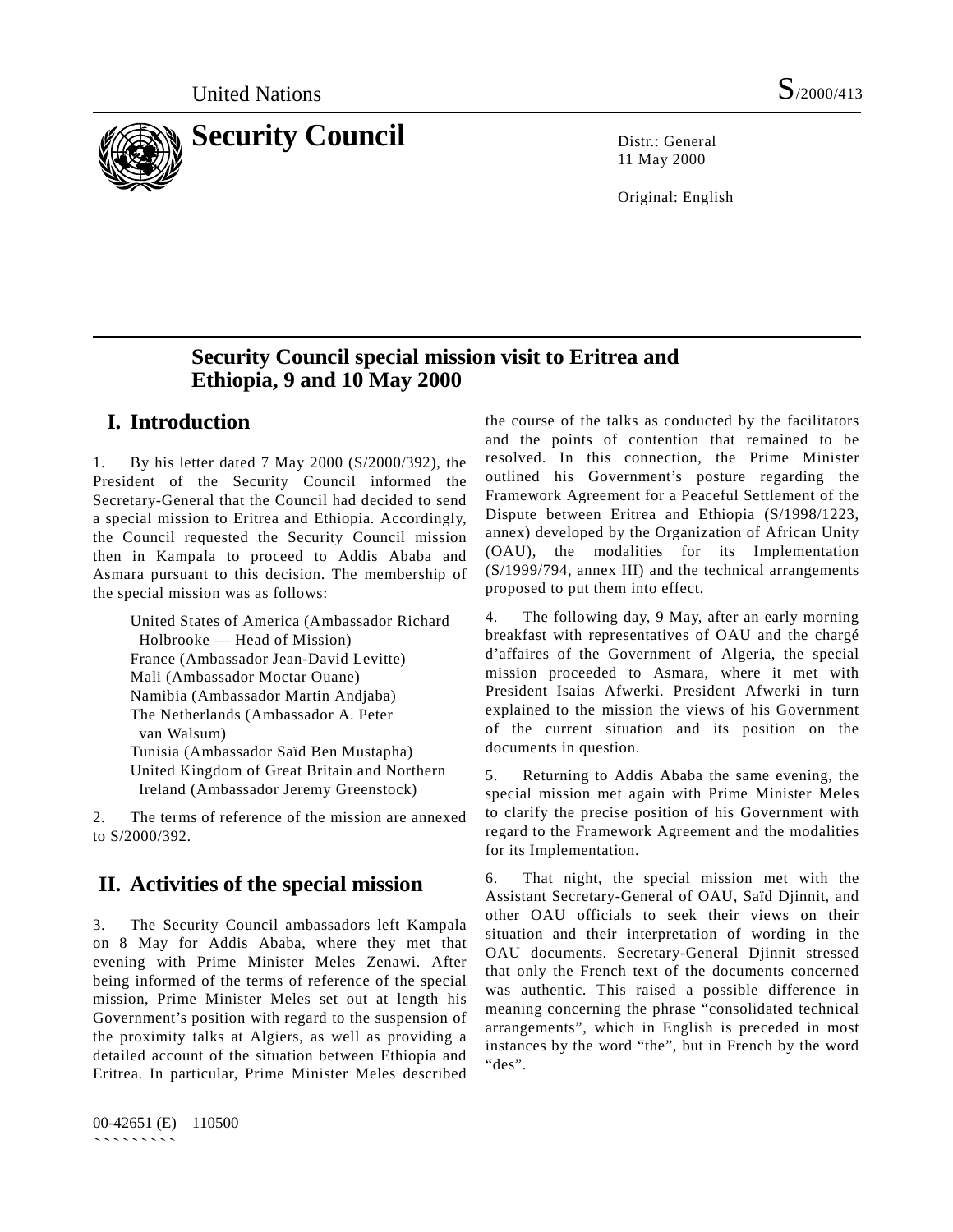7. On 10 May, the special mission returned to Asmara, where they sought the views of President Afwerki on a draft text elaborated overnight by its members. Following further discussion, the text was conveyed to Prime Minister Meles in Addis Ababa for his views.

## **III. Observations**

8. The OAU negotiations have produced, over time, a substantial corpus of agreements and drafts on a ceasefire, withdrawal, interim arrangements and arbitration and final demarcation of the disputed territory between Eritrea and Ethiopia. The final elements to be put in place in the technical arrangements are a very small proportion of the whole. OAU is to be congratulated on its accumulated achievement. The differences between the two sides, while real, are clearly, in the view of the mission, relatively small and manageable and could be resolved by intensive negotiations over time.

9. Nevertheless, the two sides are on the verge of resuming a senseless war over these differences. The war, which could resume at any time, would not only cause enormous numbers of casualties on both sides, but would greatly add to deaths from famine, as the war would divert much-needed transportation from famine relief. This, in fact, has already happened, to the utter disgrace of all concerned. Meanwhile, Ethiopia accuses Eritrea of stringing out negotiations to avoid redressing its offensive of May 1998; Eritrea accuses Ethiopia of actively holding to the option of resuming the conflict while negotiations continue.

10. The special mission concentrated therefore on creating a mechanism to get past this blockage without going inside the "box" of the details of the OAU negotiations. The renewal of conflict would be such a catastrophic step in the circumstances of the two nations that the mission felt that there had to be strong motives for avoiding it. The members of the mission were, therefore, disappointed to find that such large scope for further fighting still remained, but decided to test various mechanisms to encourage the resumption of talks.

11. The mechanism eventually agreed upon took the form of a draft Security Council resolution calling for proximity talks to resume at the invitation of OAU (see annex). OAU was consulted and agreed. The double journey to Ethiopia and Eritrea thus turned into something of a textual negotiation, with each side seeking wording which favoured its position. The mission, however, stressed that any Security Council resolution would be the sole responsibility of the full Security Council and that the mission would only seek the views of the two sides, not be bound by them.

12. In the course of these exchanges, the special mission's understanding of the complexities of the problem grew, as did its appreciation of the frankness and clarity of the policy presentations by Prime Minister Meles and President Afwerki. The members of the mission made it repeatedly clear that they would not enter into the substance of the OAU texts, nor substitute for the OAU process, but that the two leaders had to understand that, as seen from the outside, the differences between them on the territorial issue in itself did not warrant a return to fighting.

13. At the time of the finalization of the present report, the special mission did not know whether the Security Council would adopt a resolution, whether the parties would both decide to resume early discussions or whether renewed conflict can be avoided. The members of the mission tended to a pessimistic view on the last point. It was nevertheless right from every perspective, moral, political, strategic, and from the standpoint of the interests and role of the Security Council, that the mission to the Democratic Republic of the Congo was extended to include Addis Ababa and Asmara. Any diplomatic effort, even if it is not successful, is worthwhile when the consequences of war for the peoples of the two nations would be so disastrous.

14. The members of the special mission wish to express their appreciation to Prime Minister Meles Zenawi and President Isaias Afwerki for their hospitality and for the frankness with which they responded to our questions and comments. The mission also expresses its gratitude to the resident coordinators of the United Nations Development Programme and their staff for ensuring all the necessary logistical support, despite very short notice. Finally, the members are happy to acknowledge, with appreciation, the indispensable services of Captain Khaled Bassiouny and his crew of AMC Aviation, without whom it would not have been possible to carry out their ambitious and exhausting travel schedule across the African continent.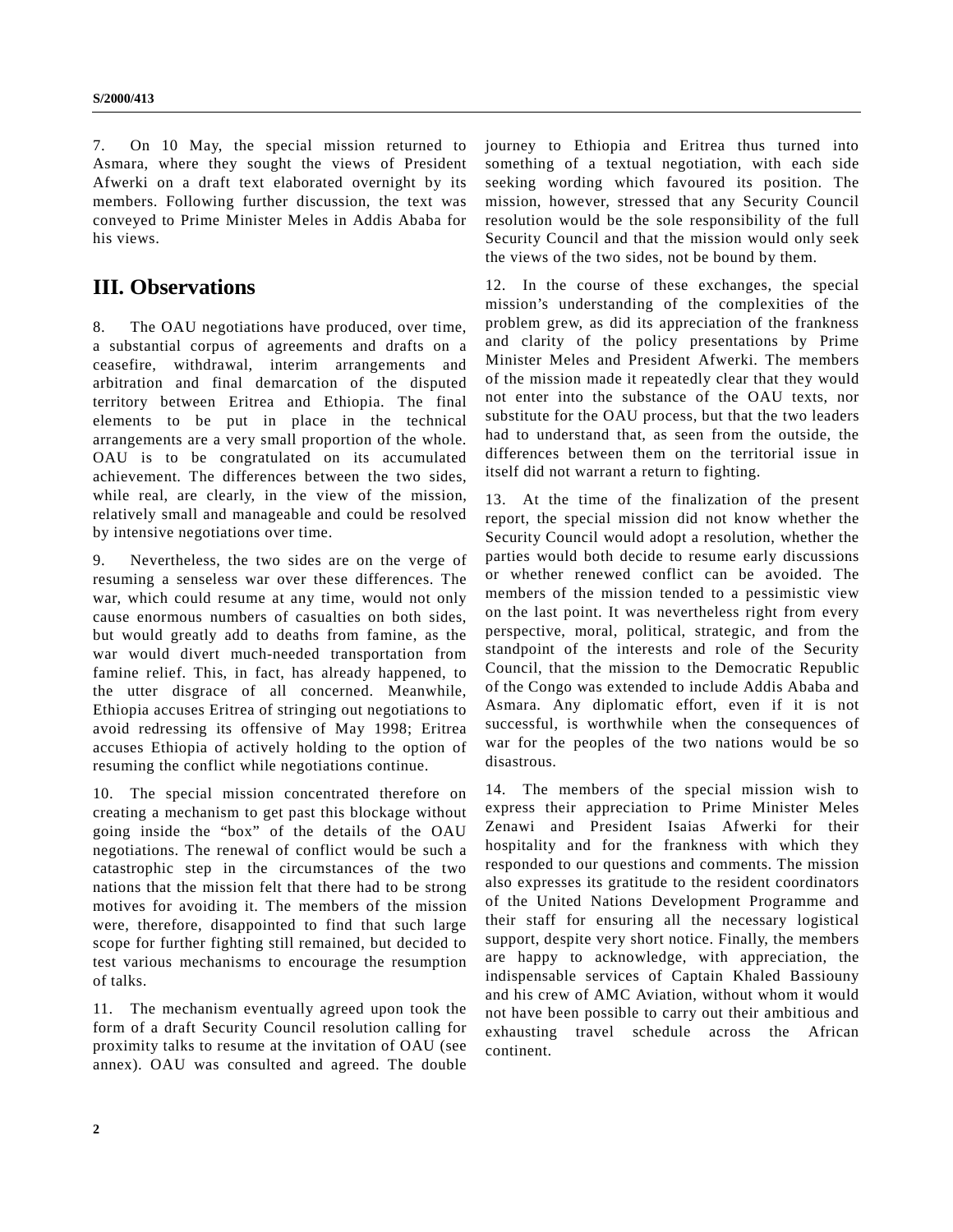### **Annex**

#### **Draft Security Council resolution**

*Recalling* its resolutions 1177 (1998) of 26 June 1998, 1226 (1999) of 29 January 1999 and 1227 (1999) of 10 February 1999,

*Recalling also* the acceptance by the Governments of Eritrea (S/1999/215) and Ethiopia (S/1998/1223) of the Framework Agreement for a Peaceful Settlement of the Dispute between Eritrea and Ethiopia (S/1998/1223, annex), as approved by the Central Organ Summit of the Organization of African Unity (OAU) Mechanism for Conflict Prevention, Management and Resolution, held on 17 and 18 December 1998,

*Recalling further* the acceptance by the Governments of Eritrea (S/1999/794) and Ethiopia (S/1999/789) of the Modalities for the Implementation of the OAU Framework Agreement on the Settlement of the Dispute between Ethiopia and Eritrea (S/1999/794, annex III), as endorsed by the thirty-fifth Conference of Heads of State and Government of the Organization of African Unity, held in Algiers from 12 to 14 July 1999,

*Noting* the commitment of both parties to the delimitation and demarcation of their common border,

*Emphasizing* the obligation of both parties to find a peaceful resolution of their dispute in accordance with the principles of the Charter of the United Nations,

*Reaffirming* the commitment of all Member States to the sovereignty, independence and territorial integrity of Eritrea and Ethiopia,

*Expressing deep concern* at the continued mobilization of the military forces of the respective parties and the potential for renewed conflict between them,

*Noting* that the proximity talks, held in Algiers from 29 April to 5 May 2000, were intended to assist the two parties to arrive at final agreement of consolidated and detailed technical arrangements acceptable to both sides, which would lead to the peaceful resolution of the conflict between Eritrea and Ethiopia,

*Noting also* that the communiqué on the proximity talks issued by the Office of the Chairman of OAU on 5 May 2000 (S/2000/394) sets out the areas of convergence already recorded between the two parties,

*Noting* the unanimous conclusion of its special mission to Africa, after extensive talks with the leaders of the Governments of Eritrea and Ethiopia, that both Governments have confirmed their acceptance of, and are committed to, the Framework Agreement and the Modalities of its implementation, as previously communicated to OAU and to the Security Council,

*Convinced* of the need for further and immediate diplomatic efforts,

*Stressing* that the conflict between Eritrea and Ethiopia constitutes a threat to international peace and security and that renewed hostilities would constitute an even greater threat to the stability, security and economic development of the subregion,